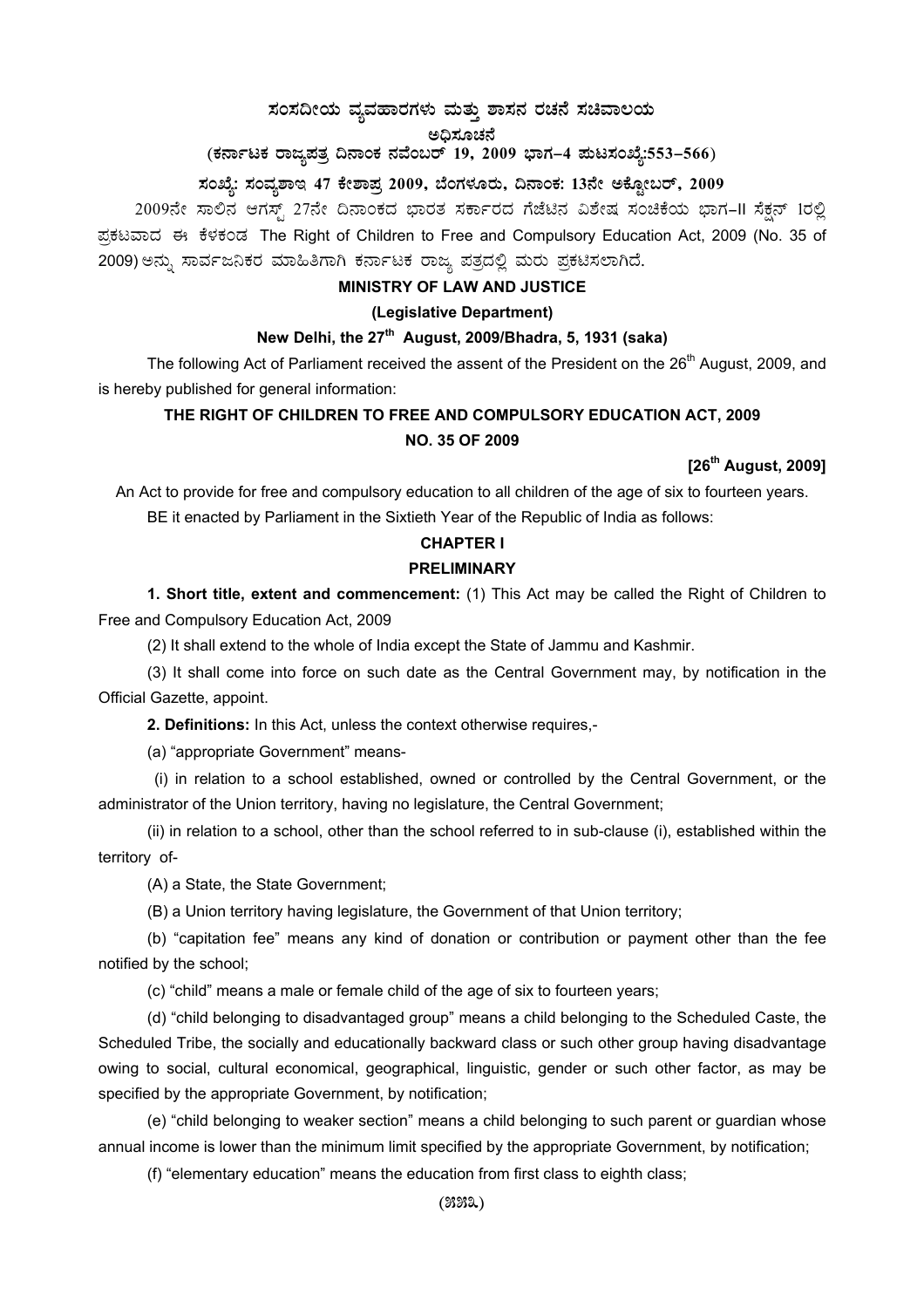(g) "guardian" in relation to a child, means a person having the care and custody of that child and includes a natural guardian or guardian appointed or declared by a court or a statute;

 (h) "local authority" means a Municipal Corporation or Municipal Council or Zilla Parishad or Nagar Panchayat or Panchayat, by whatever name called, and includes such other authority or body having administrative control over the school or empowered by or under any law for the time being in force to function as a local authority in any city, town or village;

 (i) "National Commission for Protection of Child Rights" means the National Commission for Protection of Child Rights constituted under section 3 of the Commissions for Protection of Child Rights Act, 2005 (4 of 2006);

(j) "notification" means a notification published in the Official Gazette;

(k) "parent" means either the natural or step or adoptive father or mother of a child;

(l) "prescribed" means prescribed by rules made under this Act;

(m) "Schedule" means the Schedule annexed to this Act;

(n) "school" means any recognized school imparting elementary education and includes-

(i) a school established, owned or controlled by the appropriate Government or a local authority;

 (ii) an aided school receiving aid or grants to meet whole or part of its expenses from the appropriate Government or the local authority;

(iii) a school belonging to specified category; and

 (iv) an unaided school not receiving any kind of aid or grants to meet its expenses from the appropriate Government or the local authority;

 (o) "screening procedure" means the method of selection for admission of a child, in preference over another, other than a random method;

 (p) "specified category" in relation to a school, means a school known as Kendriya Vidyalaya, Navodaya Vidyalaya, Sainik School or any other school having a distinct character which may be specified, by notification, by the appropriate Government;

 (q) "State Commission for Protection of Child Rights" means the State Commission for Protection of Child Rights constituted under section 3 of the Commissions for Protection of Child Rights Act 2005 (4 of 2006).

#### **CHAPTER II**

### **RIGHT TO FREE AND COMPULSORY EDUCATION**

**3. Right of child to free and compulsory education:** (1) Every child of the age of six to fourteen years shall have a right to free and compulsory education in a neighbourhood school till completion of elementary education.

 (2) For the purpose of sub-section (1), no child shall be liable to pay any kind of fee or charges or expenses which may prevent him or her from pursuing and completing the elementary education:

 Provided that a child suffering from disability, as defined in clause (i) of section 2 of the Persons with Disabilities (Equal Opportunities, Protection and Full Participation) Act 1996, (1 of 1996) shall have the right to pursue free and compulsory elementary education in accordance with the provisions of Chapter V of the said Act.

**4. Special provisions for children not admitted to, or who have not completed, elementary education:** Where a child above six years of age has not been admitted in any school or though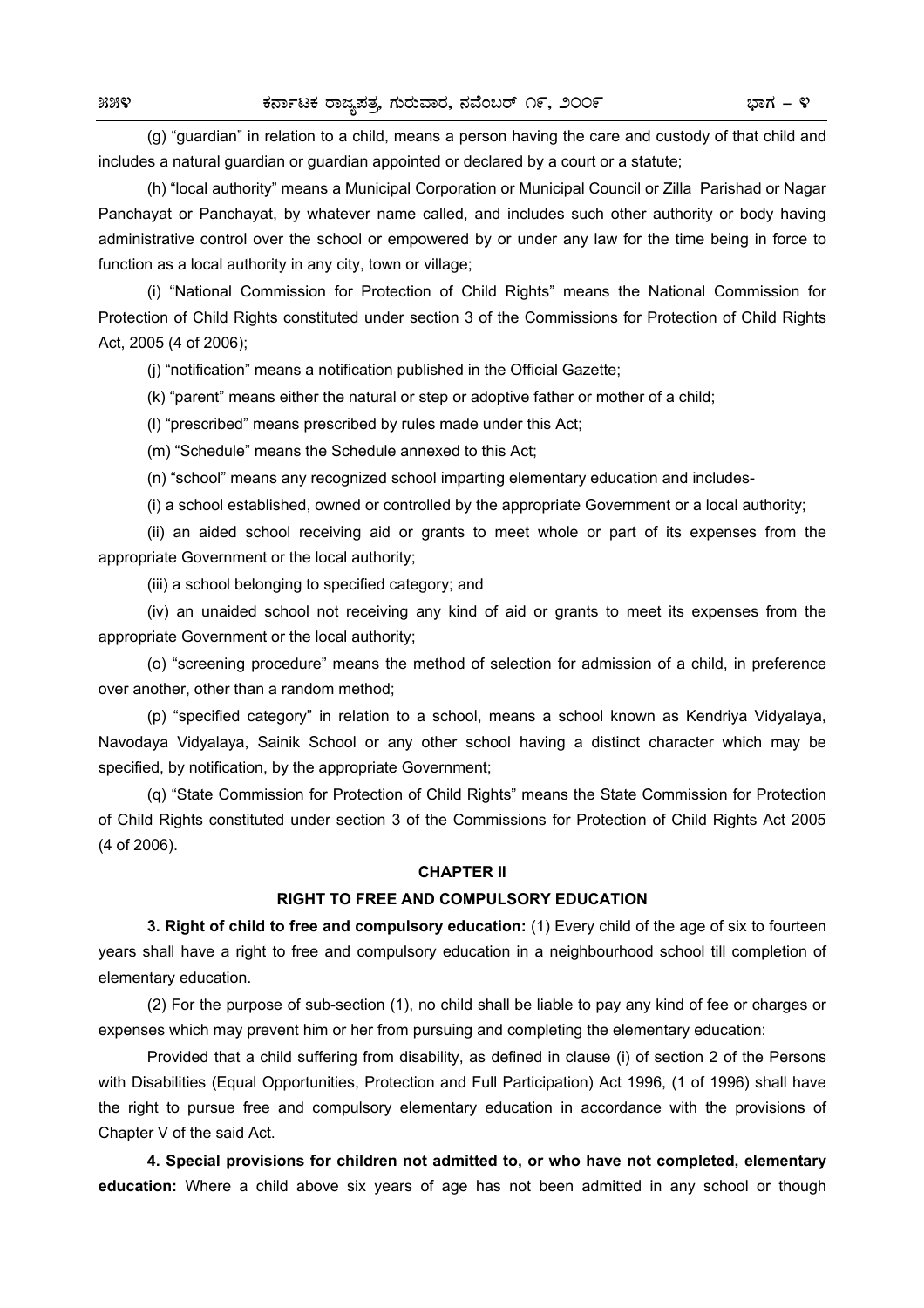admitted, could not complete his or her elementary education, then, he or she shall be admitted in a class appropriate to his or her age;

 Provided that where a child is directly admitted in a class appropriate to his or her age, then he or she shall, in order to be at par with others, have a right to receive special training, in such manner, and within such time-limits, as may be prescribed:

 Provided further that a child so admitted to elementary education shall be entitled to free education till completion of elementary education even after fourteen years.

**5. Right of transfer to other school:** (1) Where in a school, there is no provision for completion of elementary education, a child shall have a right to seek transfer to any other school excluding the school specified in sub-clauses (iii) and (iv) of clause (n) of section 2, for completing his or her elementary education.

 (2) Where a child is required to move from one school to another, either within a State or outside, for any reason whatsoever, such child shall have a right to seek transfer to any other school, excluding the school specified in sub-clauses (iii) and (iv) of clause (n) of section 2, for completing his or her elementary education.

 (3) For seeking admission in such other school, the Head-teacher or in-charge of the school where such child was last admitted, shall immediately issue the transfer certificate;

 Provided that delay in producing transfer certificate shall not be a ground for either delaying or denying admission in such other school;

 Provided further that the Head-teacher or in-charge of the school delaying issuance of transfer certificate shall be liable for disciplinary action under the service rules applicable to him or her.

#### **CHAPTER III**

#### **DUTIES OF APPROPRIATE GOVERNMENT, LOCAL AUTHORITY AND PARENTS**

 **6. Duty of appropriate Government and local authority to establish school:** For carrying out the provisions of this Act, the appropriate Government and the local authority shall establish, within such area or limits of neighbourhood, as may be prescribed a school, where it is not so established, within a period of three years from the commencement of this Act.

**7. Sharing of financial and other responsibilities:** (1) The Central Government and the State Government shall have concurrent responsibility for providing funds for carrying out the provisions of this Act.

 (2) The Central Government shall prepare the estimates of capital and recurring expenditure for the implementation of the provisions of the Act.

 (3) The Central Government shall provide to the State Governments, as grants-in -aid of revenues, such percentage of expenditure referred to in sub-section (2) as it may determine, from time to time in consultation with the State Governments.

 (4) The Central Government may make a request to the President to make a reference to the Finance Commission under sub-clause (d) of clause (3) of article 280 to examine the need for additional resources to be provided to any State Government so that the said State Government may provide its share of funds for carrying out the provisions of the Act.

 (5) Notwithstanding anything contained in sub-section (4), the State Government shall, taking into consideration the sums provided by the Central Government to a State Government under sub-section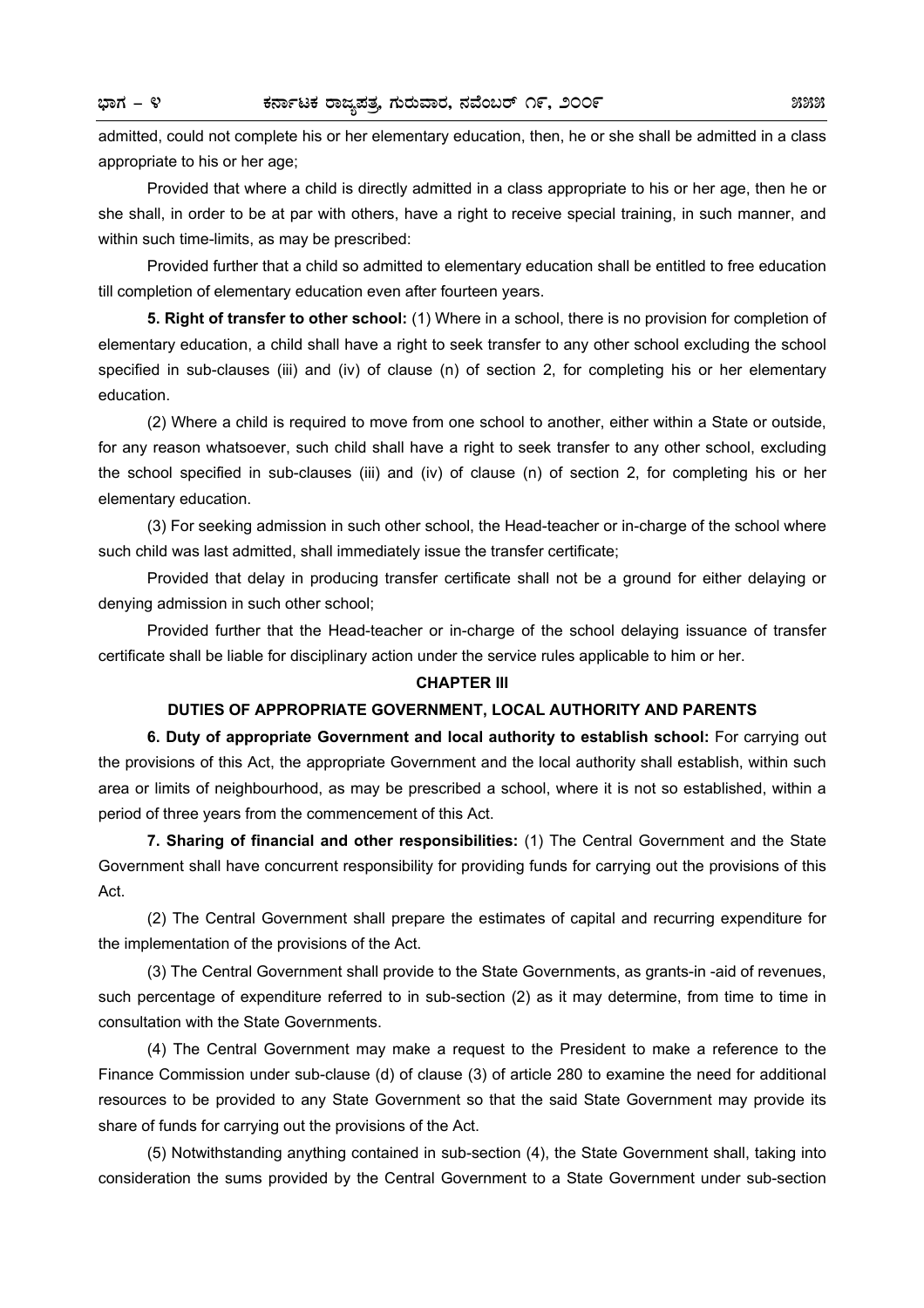(3), and its other resources, be responsible to provide funds for implementation of the provisions of the Act.

(6) The Central Government shall-

 (a) develop a framework of national curriculum with the help of academic authority specified under section 29;

(b) develop and enforce standards for training of teachers;

 (c) provide technical support and resources to the State Government for promoting innovations, researches, planning and capacity building.

**8. Duties of appropriate Government:** The appropriate Government shall-

(a) provide free and compulsory elementary education to every child:

 Provided that where a child is admitted by his or her parents or guardian, as the case may be, in a school other than a school established, owned, controlled or substantially financed by funds provided directly or indirectly by the appropriate. Government or a local authority, such child or his or her parents or guardian, as the case may be, shall not entitled to make a claim for reimbursement of expenditure incurred on elementary education of the child in such other school.

**Explanation:** The term "compulsory education" means obligation of the appropriate Government to-

(i) provide free elementary education to every child of the age of six to fourteen years; and

 (ii) ensure compulsory admission, attendance and completion of elementary education by every child of the age of six to fourteen years;

(b) ensure availability of a neighbourhood school as specified in section 6;

 (c) ensure that the child belonging to weaker section and the child belonging to disadvantaged group are not discriminated against and prevented from pursuing and completing elementary education on any grounds;

(d) provide infrastructure including school building, teaching staff and learning equipment;

(e) provide special training facility specified in section 4;

 (f) ensure and monitor admission, attendance and completion of elementary education by every child;

 (g) ensure good quality elementary education conforming to the standards and norms specified in the Schedule;

(h) ensure timely prescribing of curriculum and courses of study for elementary education; and

(i) provide training facility for teachers.

**9. Duties of local authority:** Every local authority shall-

(a) provide free and compulsory elementary education to every child:

 Provided that where a child is admitted by his or her parents or guardian, as the case may be, in a school other then a school established, owned, controlled or substantially financed by funds provided directly or indirectly by the appropriate Government or a local authority, such child or his or her parents or guardian, as the case may be shall not be entitled to make a claim for reimbursement of expenditure incurred on elementary education of the child in such other school;

(b) ensure availability of a neighbourhood school as specified in section 6;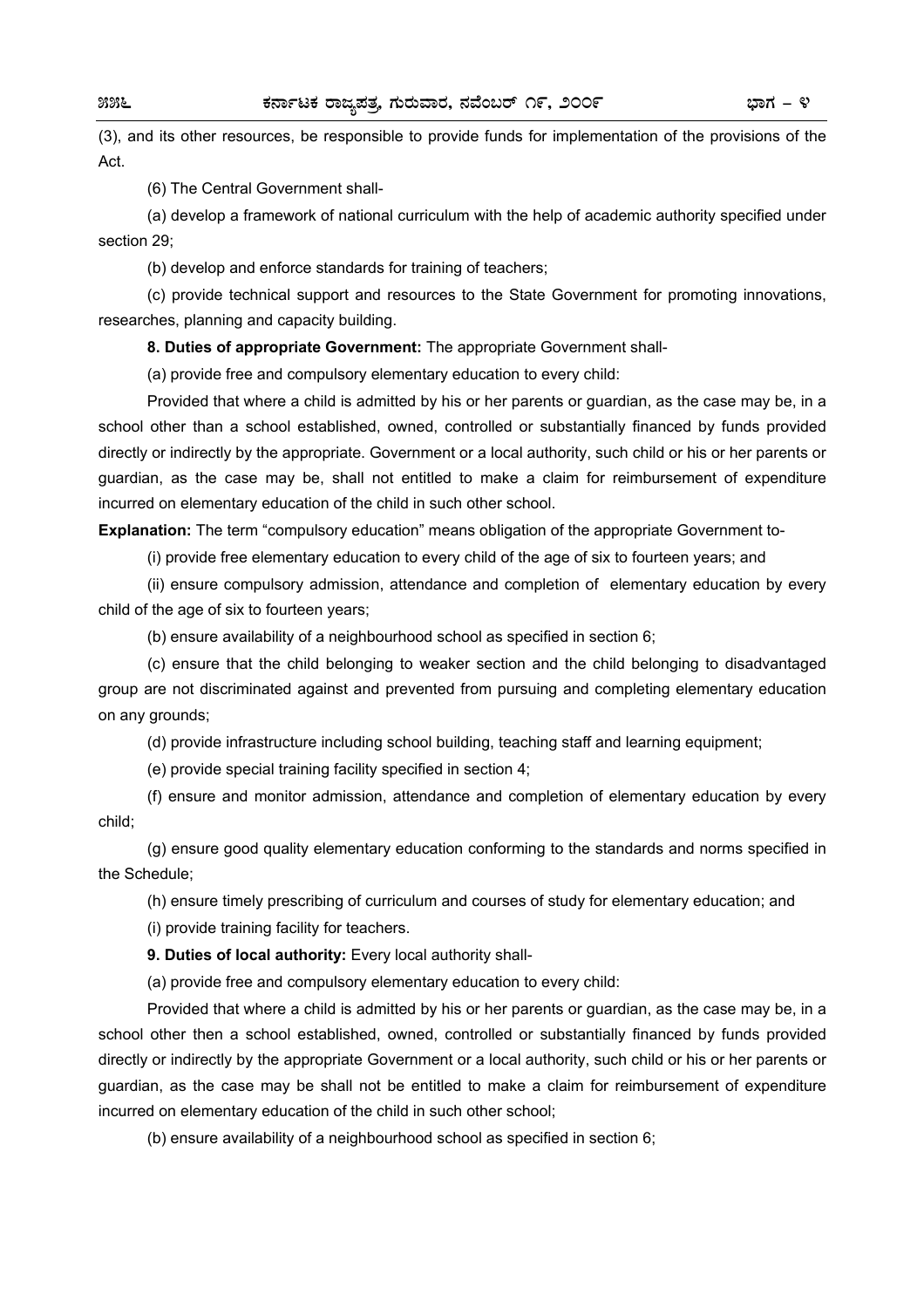(c) ensure that the child belonging to weaker section and the child belonging to disadvantaged group are not discriminated against and prevented from pursuing and completing elementary education on any grounds;

 (d) maintain records of children up to the age of fourteen years residing within its jurisdiction, in such manner as may be prescribed;

 (e) ensure and monitor admission, attendance and completion of elementary education by every child residing within its jurisdiction;

(f) provide infrastructure including school building, teaching staff and learning material;

(g) provide special training facility specified in section 4;

 (h) ensure good quality elementary education conforming to the standards and norms specified in the Schedule;

(i) ensure timely prescribing of curriculum and courses of study for elementary education;

(j) provide training facility for teachers;

(k) ensure admission of children of migrant families;

(l) monitor functioning of schools within its jurisdiction; and

(m) decide the academic calendar.

**10. Duty of parents and guardian:** It shall be the duty of every parent or guardian admit or cause to be admitted his or her child or ward, as the case may be, to an elementary education in the neighbourhood school.

**11. Appropriate Government to provide for pre-school education:** With a view to prepare children above the age of three year for elementary education and to provide early childhood care and education for all children until they complete the age of six years, the appropriate Government may make necessary arrangement for providing free pre-school education for such children.

### **CHAPTER IV**

### **RESPONSIBILITIES OF SCHOOLS AND TEACHERS**

**12. Extent of school's responsibility for free and compulsory education:** (1) For the purposes of this Act, a school-

 (a) specified in sub-clause (i) of clause (n) of section 2 shall provide free and compulsory elementary education to all children admitted therein;

 (b) specified in sub-clause (ii) of clause (n) of section 2 shall provide free and compulsory elementary education to such proportion of children admitted therein as its annual recurring aid or grants so received bears to its annual recurring expenses, subject to a minimum of twenty-five per cent;

 (c) specified in sub-clauses (iii) and (iv) of clause (n) of section 2 shall admit in class, I, to the extent of at least twenty-five percent of the strength of that class, children belonging to weaker section and disadvantaged group in the neighbourhood and provide free and compulsory elementary education till its completion:

 Provided further that where a school specified in clause (n) of section 2 imparts pre-school education, the provisions of clauses (a) to (c) shall apply for admission to such pre-school education.

 (2) The school specified in sub-clause (iv) of clause (n) of section 2 providing free and compulsory elementary education as specified in clause (c) of sub-section (1) shall be reimbursed expenditure so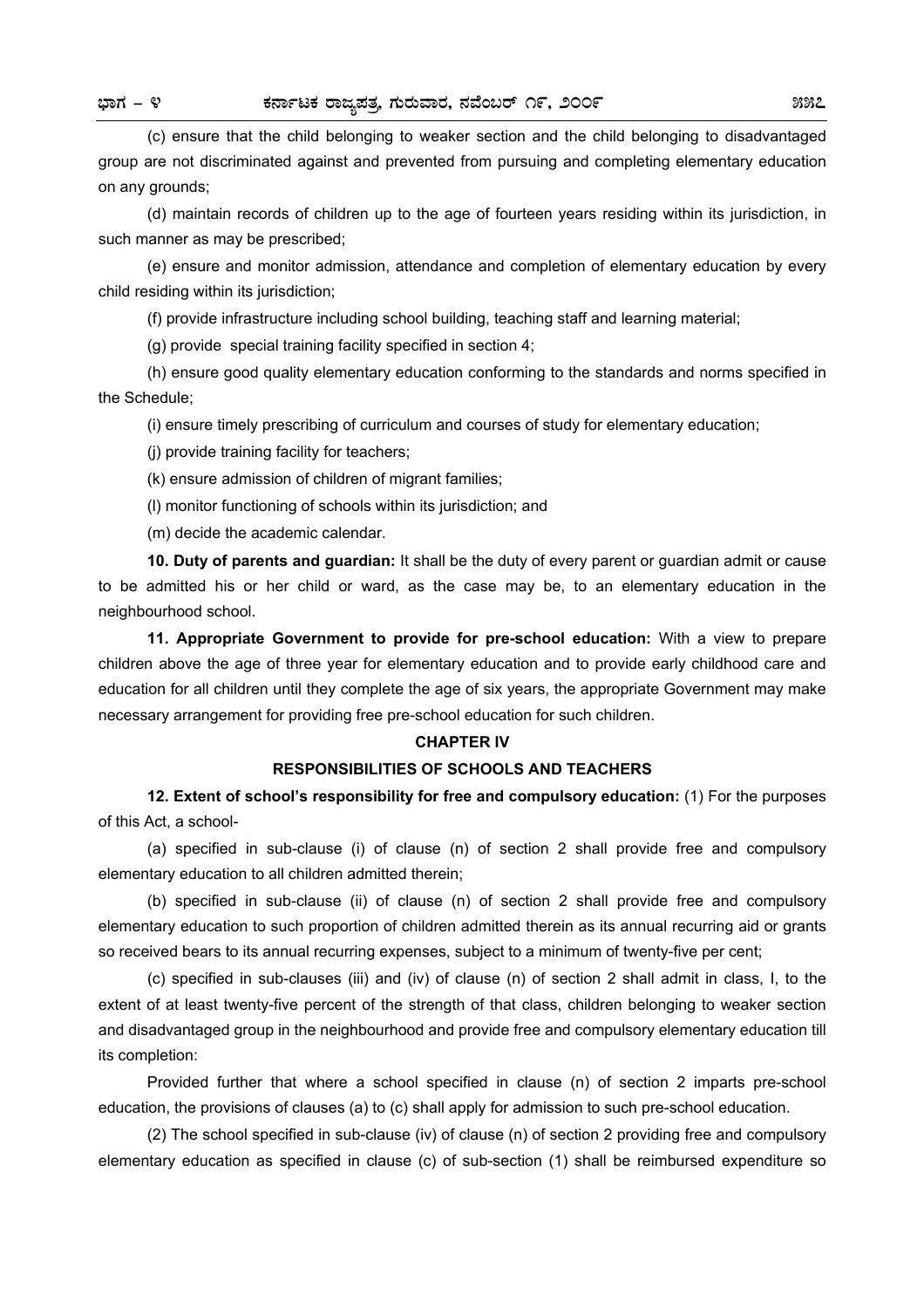incurred by it to the extent of per-child-expenditure incurred by the State, or the actual amount charged from the child, whichever, is less, in such manner as may be prescribed;

 Provided that such reimbursement shall not exceed per-child-expenditure incurred by a school specified in sub-clause (i) of clause (n) of section 2:

 Provided further that where such school is already under obligation to provide free education to a specified number of children on account of it having received any land, building, equipment or other facilities, either free of cost or at a concessional rate, such school shall not be entitled for reimbursement to the extent of such obligation.

 (3) Every school shall provide such information as may be required by the appropriate Government or the local authority, as the case may be.

**13. No capitation fee and screening procedure for admission:** (1) No school or person shall, while admitting a child, collect any capitation fee and subject the child or his or her parents or guardian to any screening procedure.

(2) Any school or person, if in contravention of the provisions of sub-section (1),-

 (a) receives capitation fee, shall be punishable with fine which may extend to ten times the capitation fee charged;

 (b) subjects a child to screening procedure, shall be punishable with fine which may extend to twenty-five thousand rupees for the first contravention and fifty thousand rupees for each subsequent contraventions.

**14. Proof of age for admission:** (1) For the purposes of admission to elementary education, the age of a child shall be determined on the basis of the birth certificate issued in accordance with the provisions of the Births, Deaths and Marriages Registration Act, 1886 or on the basis of such other document, as may be prescribed.

(2) No child shall be denied admission in a school for lack of age proof.

**15. No denial of admission:** A child shall be admitted in a school at the commencement of the academic year or within such extended period as may be prescribed;

 Provided that no child shall be denied admission if such admission is sought subsequent to the extended period;

 Provided further that any child admitted after the extended period shall complete his studies in such manner as may be prescribed by the appropriate Government.

**16. Prohibition of holding back and expulsion:** No child admitted in a school shall be held back in any class or expelled from school till the completion of elementary education.

**17. Prohibition of physical punishment and mental harassment to child:** (1) No child shall be subjected to physical punishment or mental harassment.

 (2) Whoever contravenes the provisions of sub-section (1) shall be liable to disciplinary action under the service rules applicable to such person.

**18. No School to be established without obtaining certificate of recognition:** (1) No school, other than a school established, owned or controlled by the appropriate Government or the local authority, shall, after the commencement of this Act, be established or function, without obtaining a certificate of recognition from such authority, by making an application in such form and manner, as may be prescribed.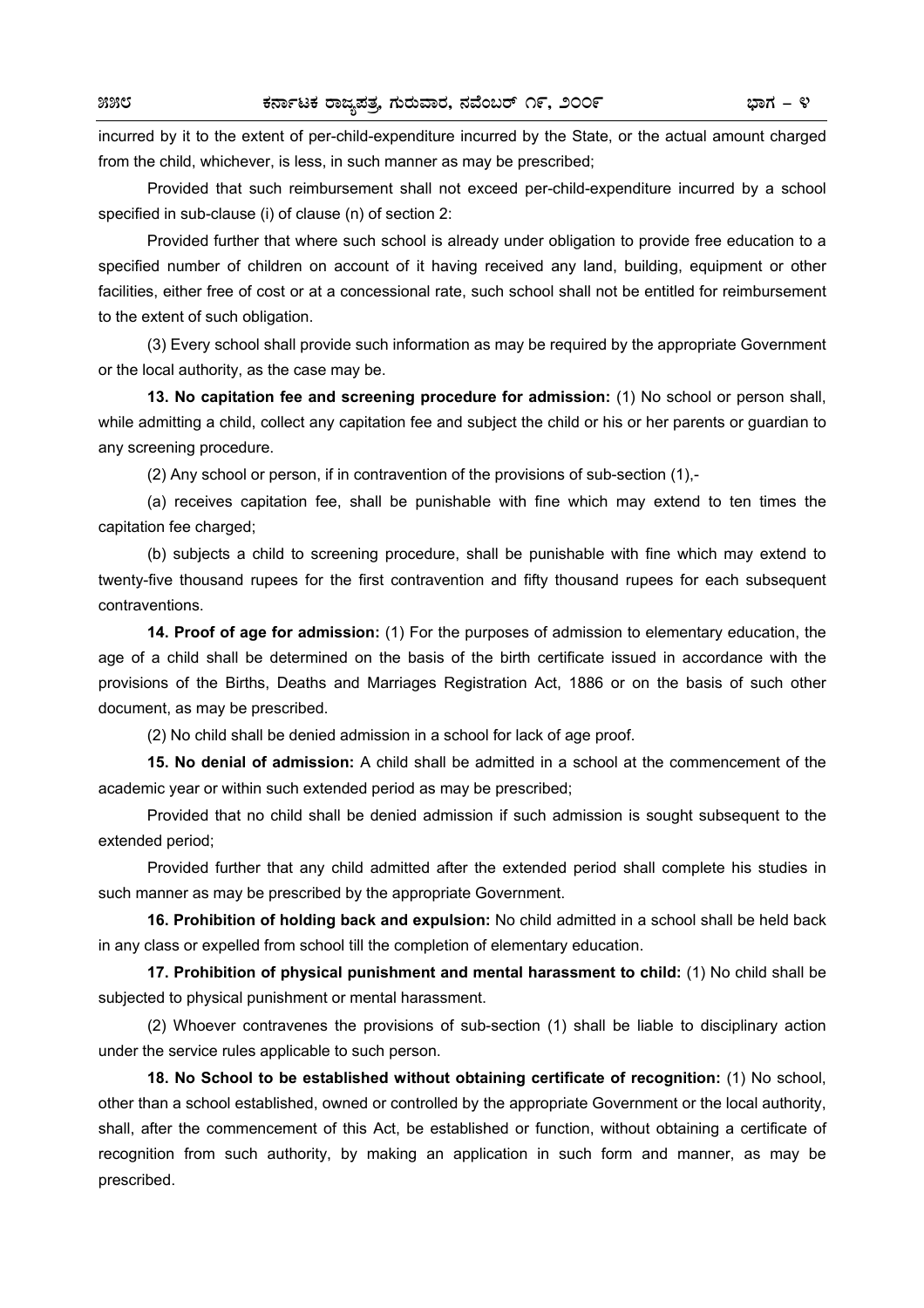(2) The authority prescribed under sub-section (!) shall issue the certificate of recognition in such form, within such period in such manner, and subject to such conditions, as may be prescribed:

 Provided that no such recognition shall be granted to a school unless it fulfils norms and standards specified under section 19.

 (3) On the contravention of the conditions of recognition, the prescribed authority shall, by an order in writing, withdraw recognition:

 Provided that such order shall contain a direction as to which of the neighbourhood school, the children studying in the derecognized school, shall be admitted;

 Provided further that no recognition shall be so withdrawn without giving an opportunity of being heard to such school, in such manner, as may be prescribed.

 (4) With effect from the date of withdrawal of the recognition under sub-section (3) no such school shall continue to function.

 (5) Any person who establishes or runs a school without obtaining certificate of recognition, or continues to run a school after withdrawal of recognition, shall be liable to fine which may extend to one lakh rupees and in case of continuing contraventions, to a fine of ten thousand rupees for each day during which such contravention continues.

**19. Norms and standards for school:** (1) No school shall be established or recognised, under section 18, unless it fulfils the norms and standards specified in the Schedule.

 (2) Where a school established before the commencement of this Act does not fulfil the norms and standards specified in the Schedule, it shall take steps to fulfil such norms and standards at its own expenses, within a period of three years from the date of such commencement:

 (3) Where a school fails to fulfil the norms and standards within the period specified under subsection (2), the authority prescribed under sub-section (1) of section 18 shall withdraw recognition granted to such school in the manner specified under sub-section (3) thereof.

 (4) With effect from the date of withdrawal of recognition under sub-section (3), no school shall continue to function.

 (5) Any person who continues to run a school after the recognition is withdrawn, shall be liable to fine which may extend to one lakh rupees, and in case of continuing contraventions to a fine of ten thousand rupees for each day during which such contravention continues.

**20. Power to amend Schedule:** The Central Government may, by notification, amend the Schedule by adding to or omitting there from, any norms and standards.

**21. School Management Committee:** (1) A school, other than a school specified in sub-clause (iv) of clause (n) of section 2, shall constitute a School Management Committee consisting of the elected representatives of the local authority, parents or guardians of children admitted in such school and teachers;

Provided that atleast three-fourth of members of such Committee shall be parents or guardians:

 Provided further that proportionate representation shall be given to the parents or guardians of children belonging to disadvantaged group and weaker section:

Provided also that fifty per cent of Members of such Committee shall be women.

(2) The School Management Committee shall perform the following functions, namely:

(a) monitor the working of the school;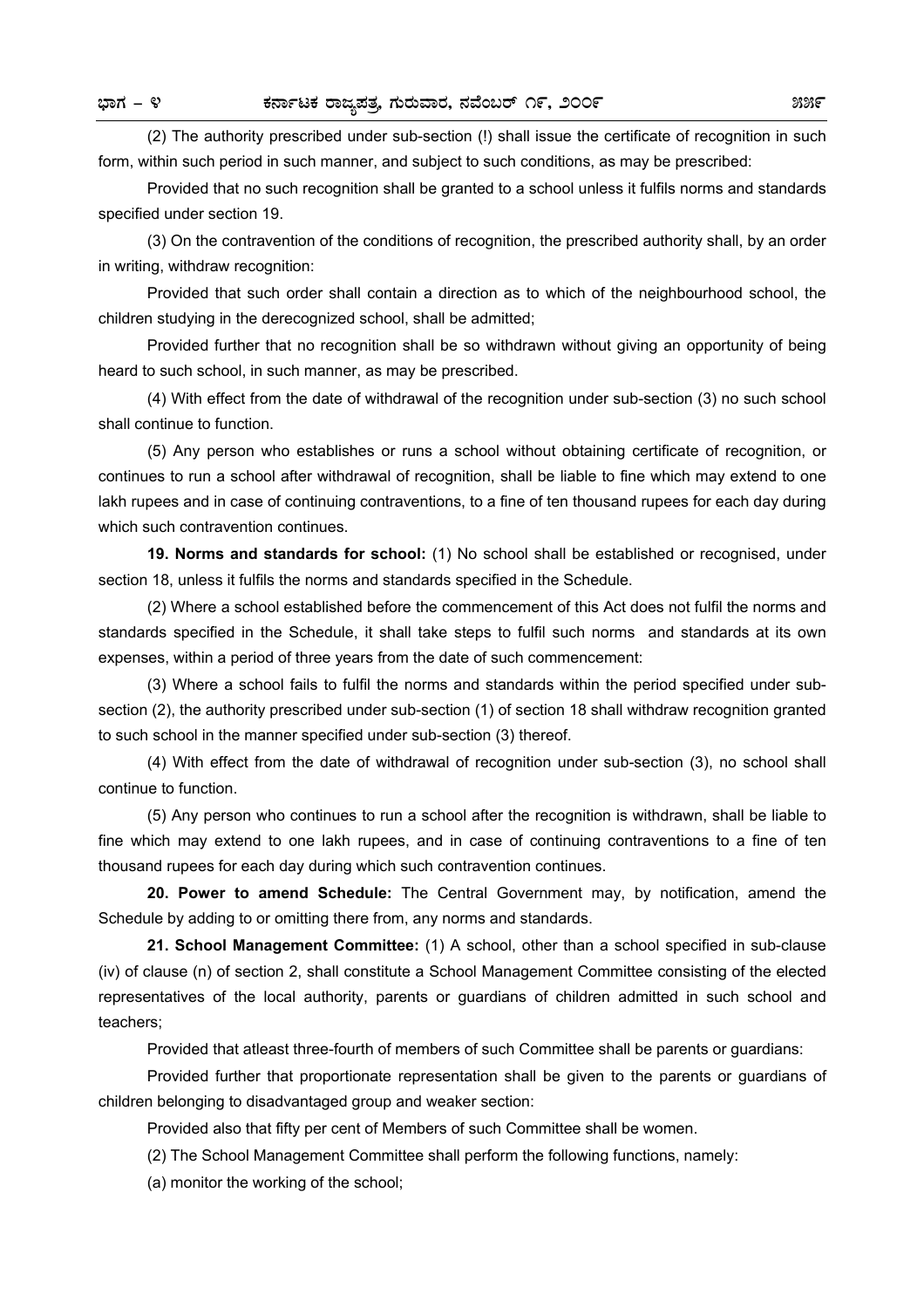(b) prepare and recommend school development plan;

 (c) monitor the utilization of the grants received from the appropriate Government or local authority or any other source; and

(d) perform such other functions as may be prescribed.

**22. School Development Plan:** (1) Every School Management Committee, constituted under subsection (1) of section 21, shall prepare a School Development Plan, in such manner as may be prescribed.

 (2) The School Development Plan so prepared under sub-section (1) shall be the basis for the plans and grants to be made by the appropriate Government or local authority, as the case may be.

**23. Qualifications for appointment and terms and conditions of service of teachers:** (1) Any person possessing such minimum qualifications as laid down by an academic authority, authorised by the Central Government, by notification, shall be eligible for appointment as a teacher.

 (2) Where a State does not have adequate institutions offering courses or training in teacher education, or teachers possessing minimum qualifications as laid down under sub-section (1) are not available in sufficient numbers, the Central Government may, if it deems necessary, by notification, relax the minimum qualifications required for appointment as a teacher, for such period, not exceeding five years, as may be specified in that notification.

 Provided that a teacher who, at the commencement of this Act, does not possess minimum qualifications as laid down under sub-section (!), shall acquire such minimum qualifications within a period of five years.

 (3) The salary and allowances payable to, and the terms and conditions of service of teachers shall be such as may be prescribed.

**24. Duties of teachers and redressal of grievances:** (1) A teacher appointed under sub-section (1) of section 23 shall perform the following duties, namely:

(a) maintain regularity and punctuality in attending school;

 (b) conduct and complete the curriculum in accordance with the provisions of sub-section (2) of section 29;

(c) complete entire curriculum within the specified time;

 (d) assess the learning ability of each child and accordingly supplement additional instructions, if any, as required;

 (e) hold regular meetings with parents and guardians and apprise them about the regularity in attendance, ability to learn, progress made in learning and any other relevant information about the child;and

(f) perform such other duties as may be prescribed.

 (2) A teacher committing default in performance of duties specified in sub-section (1), shall be liable to disciplinary action under the service rules applicable to him or her;

 Provided that before taking such disciplinary action, reasonable opportunity of being heard shall be afforded to such teacher.

(3) The grievances, if any, of the teacher shall be redressed in such manner as may be prescribed.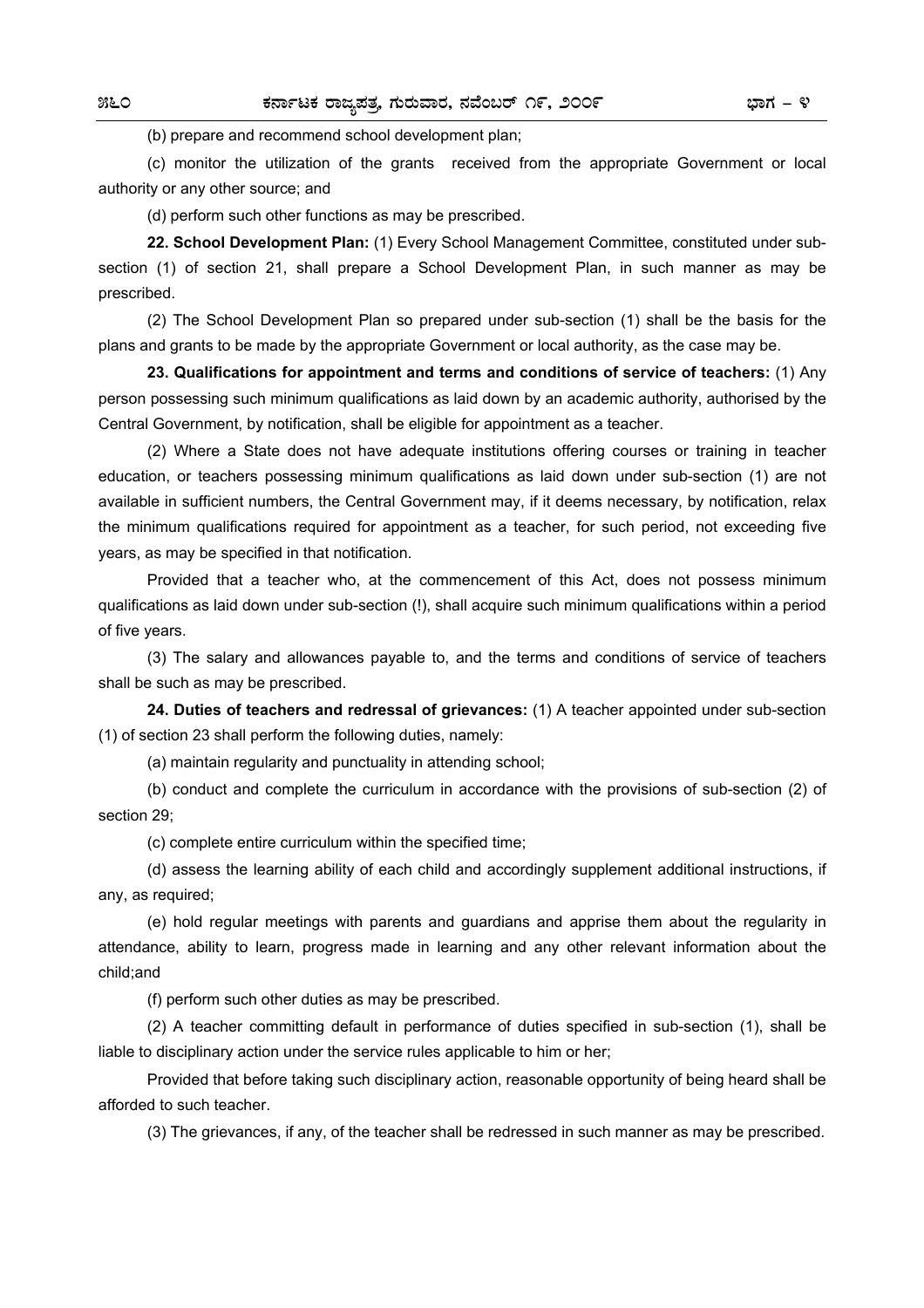**25. Pupil-Teacher Ratio:** (1) Within six months from the date of commencement of this Act, the appropriate Government and the local authority shall ensure that the Pupil-Teacher Ratio, as specified in the Schedule, is maintained in each school.

 (2) For the purpose of maintaining the Pupil-Teacher Ratio under sub-section (1), no teacher posted in a school shall be made to serve in any other school or office or deployed for any noneducational purpose, other than those specified in section 27.

**26. Filling up vacancies of teachers:** The appointing authority, in relation to a school established owned, controlled or substantially financed by funds provided directly or indirectly by the appropriate Government or by a local authority, shall ensure that vacancy of teacher in a school under its control shall not exceed ten per cent of the total sanctioned strength.

**27. Prohibition of deployment of teachers for non-educational purposes:** No teacher shall be deployed for any non-educational purposes other than the decennial population census, disaster relief duties relating to elections to the local authority or the State Legislatures or Parliament, as the case may be.

**28. Prohibition of private tuition by teacher:** No teacher shall engage himself or hershelf in private tuition or private teaching activity.

#### **CHAPTER V**

## **CURRICULUM AND COMPLETION OF ELEMENTARY EDUCATION**

**29. Curriculum and evaluation procedure:** (1) The curriculum and the evaluation procedure for elementary education shall be laid down by an academic authority to be specified by the appropriate Government, by notification.

 (2) The academic authority, while laying down the curriculum and the evaluation procedure under sub-section (1), shall take into consideration the following, namely:-

(a) conformity with the values enshrined in the Constitution;

(b) all round development of the child;

(c) building up child's knowledge, potentiality and talent;

(d) development of physical and mental abilities to the fullest extent;

 (e) learning through activities, discovery and exploration in a child friendly and child-centered manner;

(f) medium of instructions shall, as far as practicable, be in child's mother tongue;

(g) making the child free of feare, trauma and anxiety and helping the child to express views freely;

 (h) comprehensive and continuous evaluation of child's understanding of knowledge and his or her ability to apply the same.

**30. Examination and completion certificate:** (1) No child shall be required to pass any Board examination till completion of elementary education.

 (2) Every child completing his elementary education shall be awarded a certificate, in such form and in such manner, as may be prescribed.

#### **CHAPTER VI**

#### **PROTECTION OF RIGHT OF CHILDREN**

**31. Monitoring of child's right to education:** (1) The National Commission for Protection of Child Rights constituted under section 3, or as the case may be, the State Commission for Protection of Child Rights constituted under section 17, of the Commission for Protection of Child Rights Act, 2005 (4 of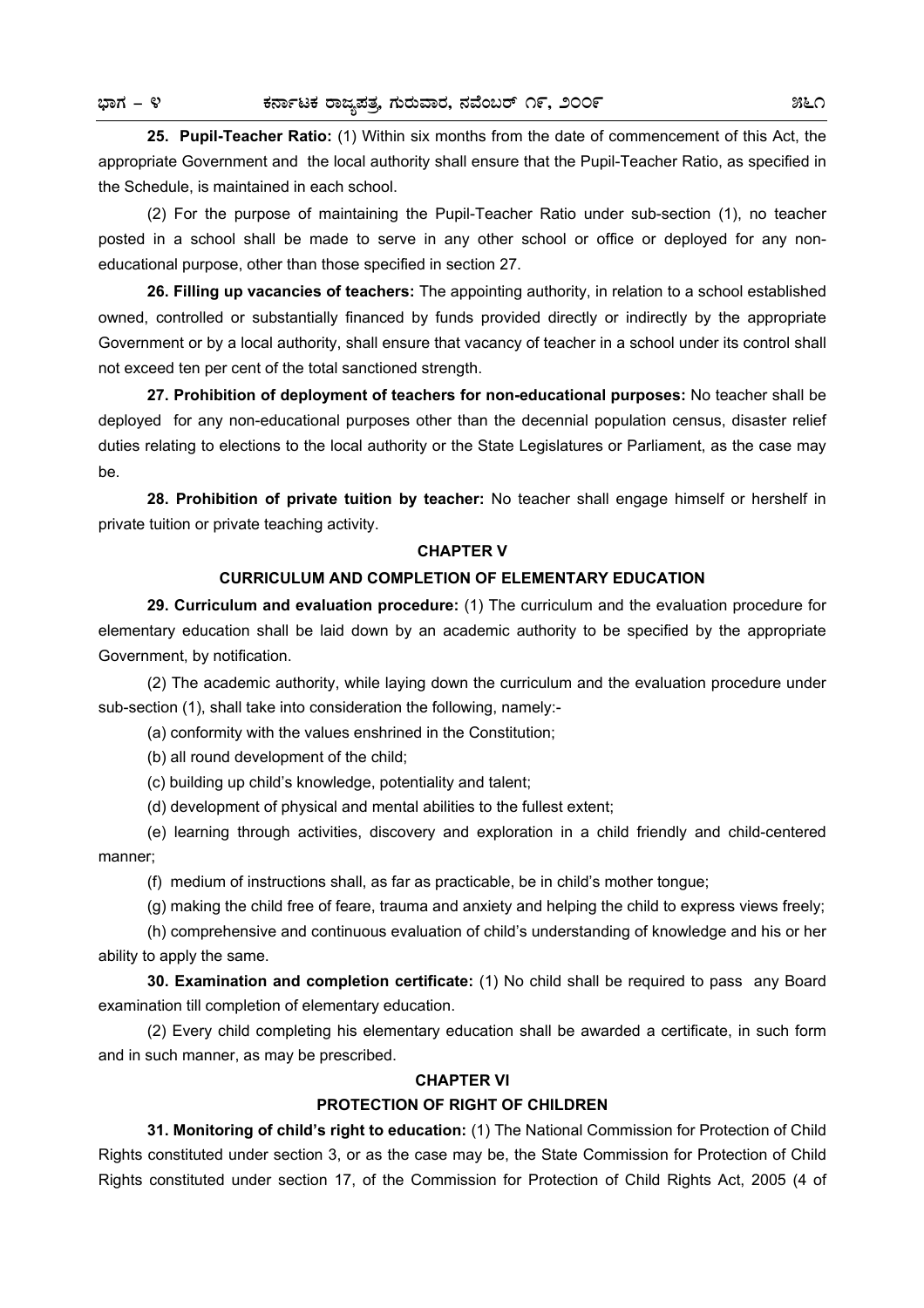2006), shall in additional to the functions assigned to them under that Act, also perform the following functions, namely:

 (a) examine and review the safeguards for rights provided by or under this Act and recommend measures for their effective implementation;

(b) inquire into complaints relating to child's right to free and compulsory education; and

 (c) take necessary steps as provided under section 15 and 24 of the said Commissions for protection of Child Rights Act.

 (2) The said Commissions shall, while inquiring into any matters relating to child's right to free and compulsory education under clause (c) of sub-section (1) have the same powers as assigned to them respectively under sections 14 and 24 of the said Commissions for protection of Child Rights Act.

 (3) Where the State Commission for Protection of Child Rights has not been constituted in a State ,the appropriate Government may, for the purpose of performing the functions specified in clauses (a) to (c) of sub-section (1), constitute such authority, in such manner and subject to such terms and conditions, as may be prescribed.

**32. Redressal of grievances:** (1) Notwithstanding anything contained in section 31, any person having any grievance relating to the right of a child under this Act may make a written complaint to the local authority having jurisdiction.

 (2) After receiving the complaint under sub-section (1), the local authority shall decide the matter within a period of three months after affording a reasonable opportunity of being heard to the parties concerned.

 (3) Any person aggrieved by the decision of the local authority may prefer an appeal to the state Commission for Protection of Child Rights or the authority prescribed under sub-section (3) of section 31, as the case may be.

 (4) The appeal preferred under sub-section (3) shall be decided by State Commission for Protection of Child Rights or the authority prescribed under sub-section (3) of section 31, as the case may be, as provided under clause (c) of sub-section (1) of section 31.

**33. Constitution of National Advisory Council:** (1) The Central Government shall constitute, by notification, a National Advisory Council, consisting of such number of Members, not exceeding fifteen, as the Central Government may deem necessary, to be appointed from amongst person having knowledge and practical experience in the field of elementary education and child development.

 (2) The functions of the National Advisory Council shall be to advise the Central Government on implementation of the provisions of the Act in an effective manner.

 (3) The allowances and other terms and conditions of the appointment of Members of the National Advisory Council shall be such as may be prescribed.

**34. Constitution of State Advisory Council:** (1) The State Government shall constitute, by notification, a State Advisory Council consisting of such number of Members not exceeding fifteen, as the State Government may deem necessary, to be appointed from amongst persons having knowledge and practical experience in the field of elementary education and child development.

 (2) The functions of the State Advisory Council shall be to advise the State Government on implementation of the provisions of the Act in an effective manner.

 (3) The allowances and other terms and conditions of appointment of Members of the State Advisory Council shall be such as may be prescribed.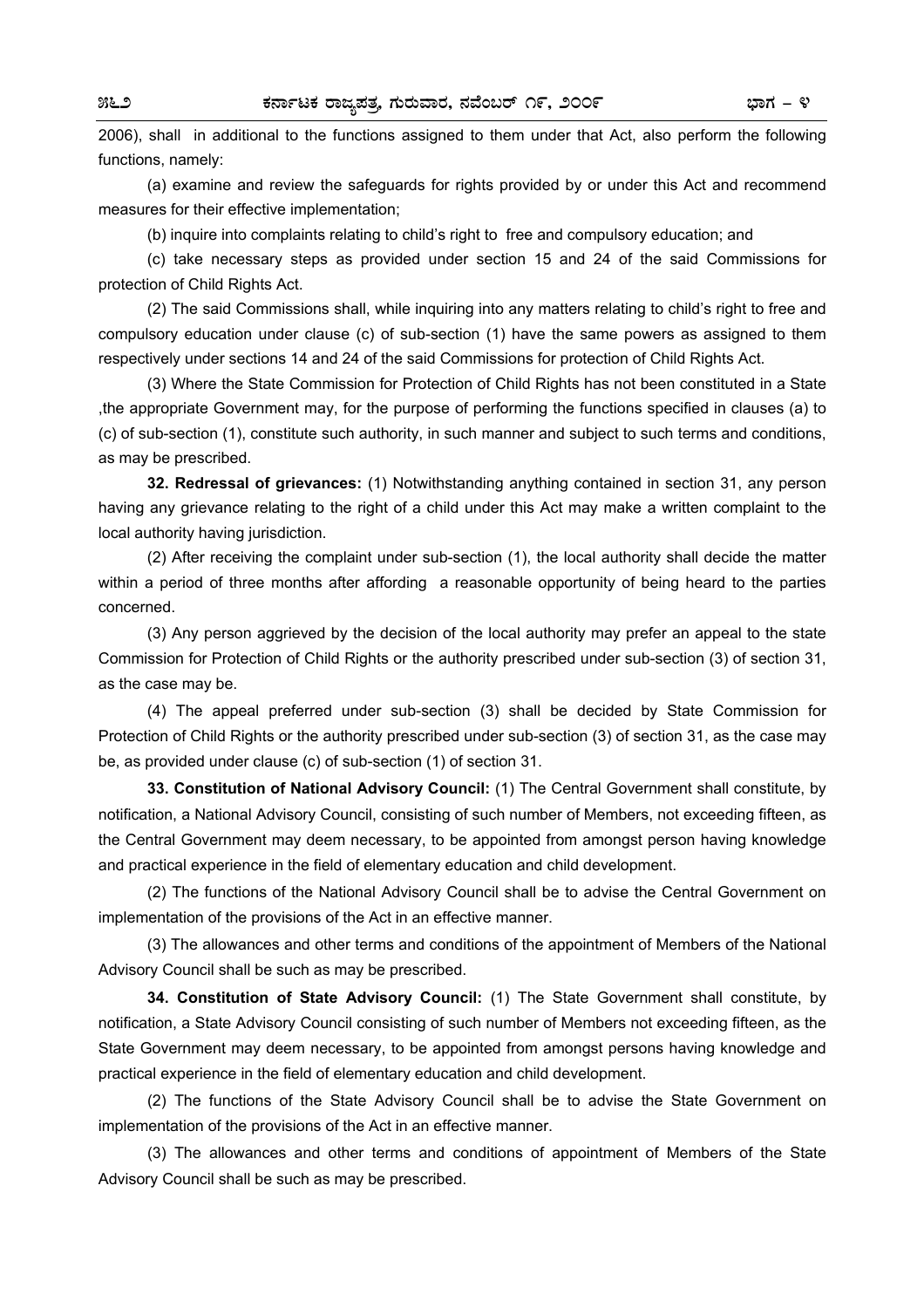#### **CHAPTER VII**

#### **MISCELLANEOUS**

 **35. Power to issue directions:** (1) The Central Government may issue such guidelines to the appropriate Government or as the case may be, the local authority, as it deems fit for the purposes of implementation of the provisions of this Act.

 (2) The appropriate Government may issue guidelines and given such directions, as it deems fit, to the local authority or the School Management Committee regarding implementation of the provisions of this Act.

 (3) The local authority may issue guidelines and give such directions, as it deems fit, to the School Management Committee regarding implementation of the provisions of this Act.

**36. Previous sanction for prosecution:** No prosecution for offences punishable under subsection (2) of section 13, sub-section (5) of section 18 and sub-section (5) of section 19 shall be instituted except with the previous sanction of an officer authorized in this behalf, by the appropriate Government, by notification

**37. Protection of action taken in good faith:** No suit or other legal proceeding shall lie against the Central Government, the State Government, the National Commission for Protection of Child Rights, the State Commission for Protection of Child Rights, the local authority, the School Management Committee or any person in respect of anything which is in good faith done or intended to be done, in pursuance of this Act, or any rules or order made thereunder.

**38. Power appropriate Government to make rules:** (1) The appropriate Government may, by notification, make rules, for carrying out the provisions of this Act.

 (2) In particular, and without prejudice to the generality of the foregoing powers, such rules may provide for all or any of the following matters, namely:

(a) the manner of giving special training and the time-limit thereof under first proviso to section 4;

(b) the area or limits for establishment of a neighbourhood school, under section 6;

 (c) the manner of maintenance of records of children up to the age of fourteen years, under clause (d) of section 9;

(d) the manner and extent of reimbursement of expenditure, under sub-section (2) of section 12;

(e) any other document for determining the age of child under sub-section (1) of section 14:

 (f) the extended period for admission and the manner of completing study if admitted after the extended period, under section 15;

 (g) the authority, the form and manner of making application for certificate of recognition, under sub-section (1) of section 18;

 (h) the form, the period, the manner and the conditions for issuing certificate of recognition, under sub-section (2) of section 18;

 (i) the manner of giving opportunity of hearing under second proviso to sub-section (3) of section 18;

 (j) the other functions to be performed by School Management Committee under clause (d) of subsection (2) of section 21;

(k) the manner of preparing School Development Plan under sub-section (1) of section 22;

 (l) the salary and allowances payable to, and the terms and conditions of service of teacher, under sub-section (3) of section 23;

(m) the duties to be performed by the teacher under clause (f) of sub-section (1) of section 24;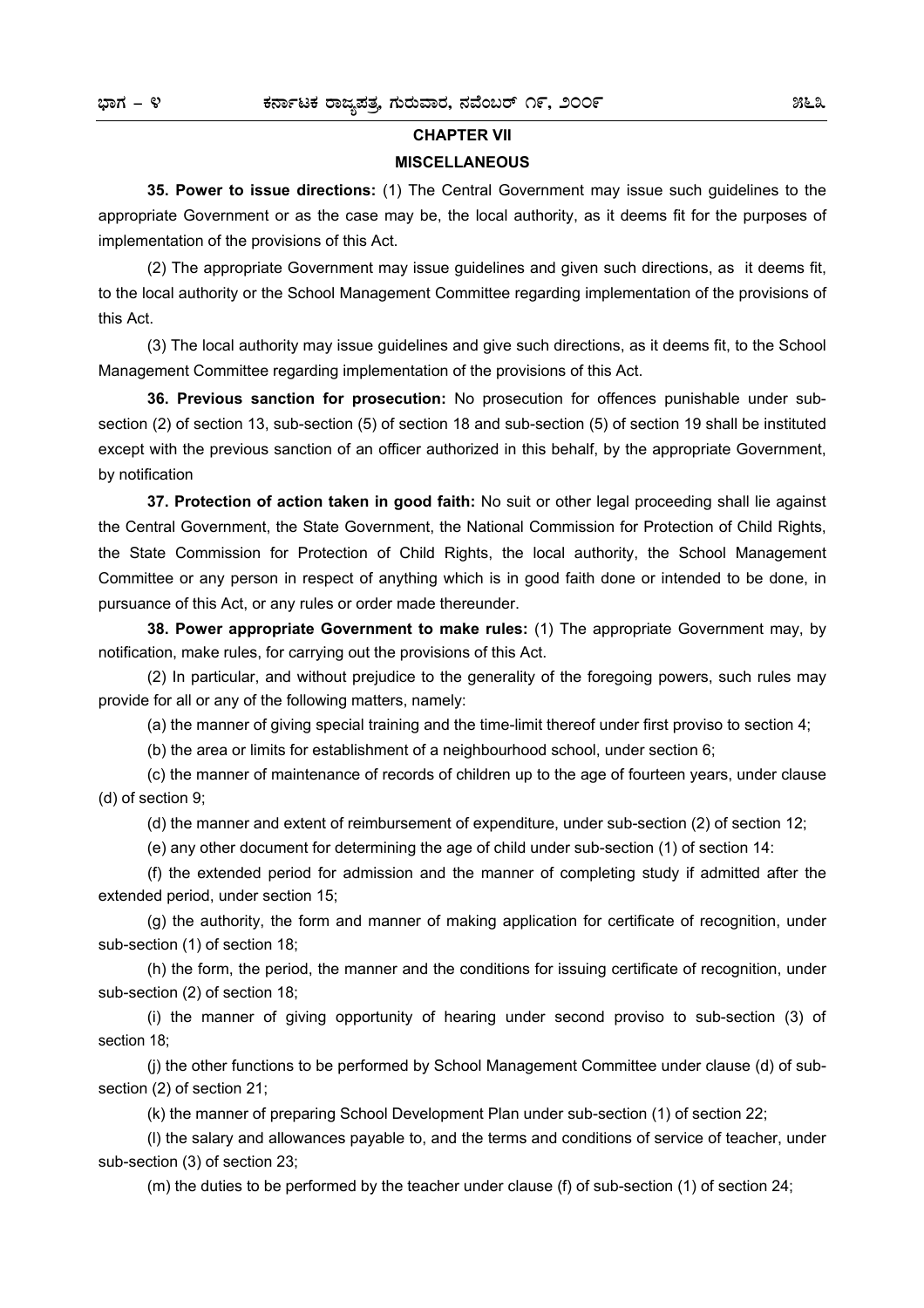(n) the manner of redressing grievances of teachers under sub-section (3) of section 24;

 (o) the form and manner of awarding certificate for completion of elementary education under subsection (2) of section 30;

 (p) the authority, the manner of its constitution and the terms and conditions therefor, under subsection (3) of section 31;

 (q) the allowances and other terms and conditions of appointment of Members of the National Advisory Council under sub-section (3) of section 33;

 (r) the allowances and other terms and conditions of appointment of Members of the State Advisory Council under sub-section (3) of section 34.

 (3) Every rule made under this Act and every notification issued under sections 20 and 23 by the Central Government shall be laid, as soon as may be after it is made, before each House of Parliament, while it is in session, for a total period of thirty days which may be comprised in one session or in two or more successive sessions, and if, before the expiry of the session immediately following the session or the successive sessions aforesaid, both Houses agree in making any modification in the rule or notification or both Houses agree that the rule or notification should not be made, the rule or notification shall thereafter have effect only in such modified form or be of no effect, as the case may be so, however, that any such modification or annulment shall be without prejudice to the validity of anything previously done under that rule or notification.

 (4) Every rule or notification made by the State Government under this Act shall be laid, as soon as may be after it is made, before the State Legislatures.

### **THE SCHEDULE**

#### **(See section 19 and 25)**

| SI.No | Item                               |                                | Norms and Standards                                                |
|-------|------------------------------------|--------------------------------|--------------------------------------------------------------------|
| 1     | Number of teachers:                |                                |                                                                    |
|       | (a) For first class to fifth class | Admitted children              | Number of teachers                                                 |
|       |                                    | Up to Sixty                    | Two                                                                |
|       |                                    | Between Sixty-one to ninety    | Three                                                              |
|       |                                    | Between Ninety-one to          | Four                                                               |
|       |                                    | one hundred and twenty         |                                                                    |
|       |                                    | Between One hundred            |                                                                    |
|       |                                    | twenty-one<br>and<br>to<br>two | Five                                                               |
|       |                                    | hundred                        |                                                                    |
|       |                                    | Above One hundred              | Five plus one Head-teacher                                         |
|       |                                    | and fifty children             |                                                                    |
|       |                                    | Above Two hundred              | Pupil-Teacher Ratio                                                |
|       |                                    | Children                       | (excluding Head-teacher)                                           |
|       |                                    |                                | shall not exceed forty.                                            |
|       | (b)For sixth class to eighth       |                                | (1) At least one teacher per class so that there shall be at least |
|       | class                              | one teacher each for-          |                                                                    |
|       |                                    | (i) Science and Mathematics;   |                                                                    |

### **NORMS AND STANDARDS FOR A SCHOOL**